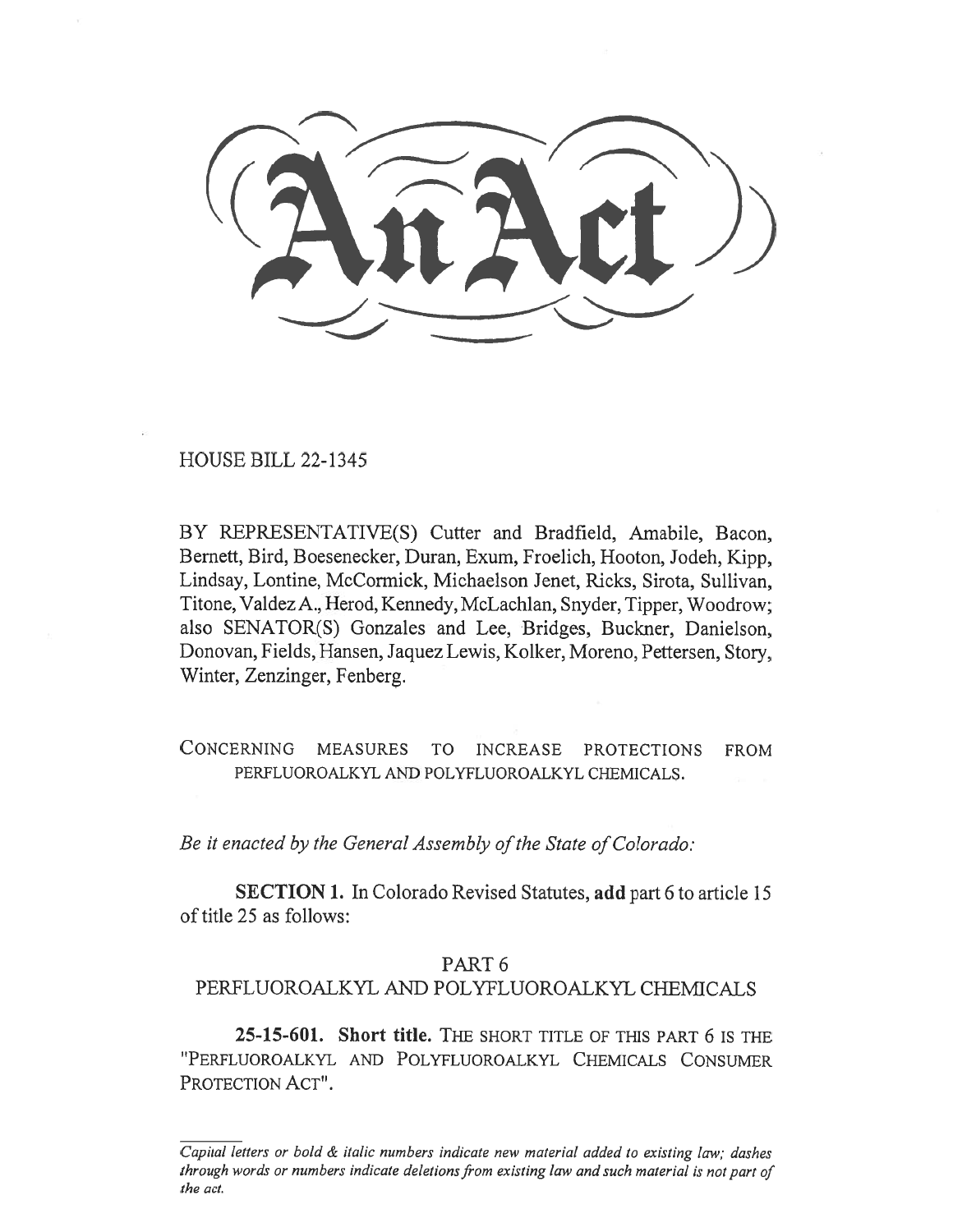25-15-602. Legislative declaration. (1) THE GENERAL ASSEMBLY HEREBY FINDS AND DECLARES THAT:

(a) CONTAMINATION OF THE SOIL AND WATER IN THE STATE FROM PFAS CHEMICALS POSES A SIGNIFICANT THREAT TO THE ENVIRONMENT OF THE STATE AND THE HEALTH OF ITS RESIDENTS;

(b) A GROWING BODY OF SCIENTIFIC RESEARCH HAS FOUND THAT EXPOSURE TO PFAS CHEMICALS MAY LEAD TO SERIOUS AND HARMFUL HEALTH EFFECTS;

(c) THE FULL EXTENT OF THE CONTAMINATION OF PFAS CHEMICALS IN THE SOIL AND WATER OF THE STATE IS NOT CURRENTLY KNOWN BUT IS ANTICIPATED TO BE WIDESPREAD AND TO REQUIRE A SIGNIFICANT EXPENDITURE OF RESOURCES TO BE IDENTIFIED AND REMEDIATED;

(d) PFAS CHEMICALS CONTINUE TO BE USED IN PRODUCTS ACROSS A VARIETY OF INDUSTRIES AND FOR MANY DIFFERENT PURPOSES;

(e) PFAS CHEMICALS ARE NOT NECESSARY IN MANY PRODUCTS AND COULD BE REPLACED WITH LESS HARMFUL CHEMICALS OR TECHNOLOGIES; AND

(f) IF THE WIDESPREAD SALE AND DISTRIBUTION OF PRODUCTS THAT CONTAIN INTENTIONALLY ADDED PFAS CHEMICALS CONTINUES IN THE STATE:

(I) THERE IS A LARGER RISK OF PFAS CHEMICALS MIGRATING INTO THE NATURAL ENVIRONMENT;

(II) RESIDENTS OF THE STATE WILL LIKELY SUFFER ADVERSE HEALTH EFFECTS FROM EXPOSURE TO PFAS CHEMICALS; AND

(III) THE STATE AND LOCAL COMMUNITIES WILL BE BURDENED WITH THE TESTING, MONITORING, AND CLEAN-UP COSTS NECESSARY TO KEEP RESIDENTS SAFE FROM EXPOSURE TO PFAS CHEMICALS.

(2) THE GENERAL ASSEMBLY THEREFORE DETERMINES AND DECLARES THAT IT IS IMPERATIVE FOR THE HEALTH AND SAFETY OF THE

## PAGE 2-HOUSE BILL 22-1345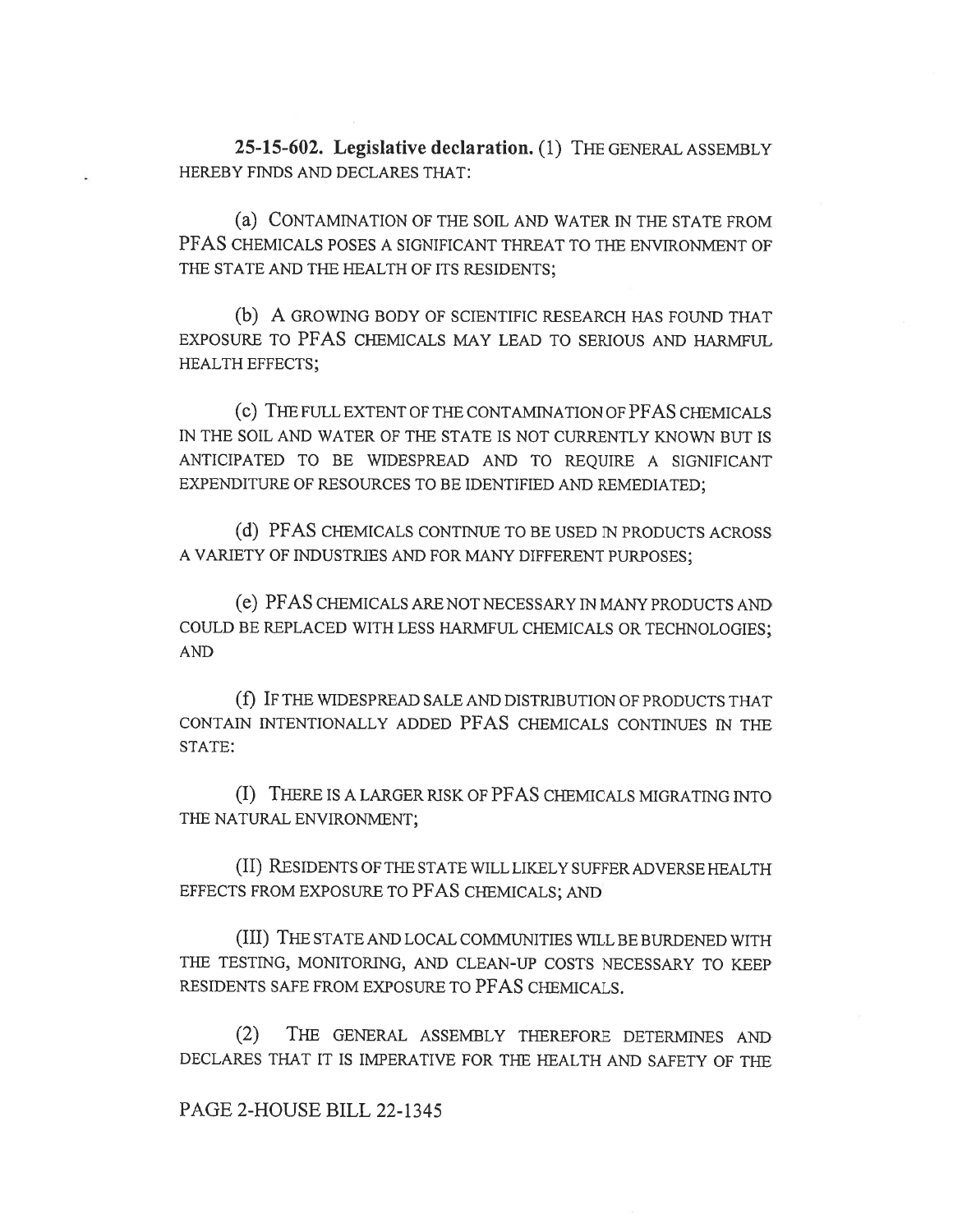STATE'S RESIDENTS TO CREATE A REGULATORY SCHEME THAT PHASES OUT THE SALE OR DISTRIBUTION OF CERTAIN PRODUCTS AND PRODUCT CATEGORIES IN THE STATE THAT CONTAIN INTENTIONALLY ADDED PFAS CHEMICALS.

25-15-603. Definitions - repeal. AS USED IN THIS PART 6, UNLESS THE CONTEXT OTHERWISE REQUIRES:

(1) "ADULT MATTRESS" MEANS A MATTRESS PRODUCT THAT IS NOT A CRIB OR A TODDLER MATTRESS.

(2) "CARPET OR RUG" MEANS A FABRIC PRODUCT MARKETED OR \_ INTENDED FOR USE AS A FLOOR COVERING IN HOUSEHOLDS OR BUSINESSES.

(3) "CONSUMER" MEANS THE END USER OF A PRODUCT.

(4) (a) "COOKWARE" MEANS A DURABLE HOUSEWARE PRODUCT THAT IS USED IN RESIDENCES OR KITCHENS TO PREPARE, DISPENSE, OR STORE FOOD OR BEVERAGES.

(b) "COOKWARE" INCLUDES POTS, PANS, SKILLETS, GRILLS, BAKING SHEETS, BAKING MOLDS, TRAYS, BOWLS, AND COOKING UTENSILS.

(5) (a) "COSMETIC" MEANS A PRODUCT THAT IS INTENDED TO BE RUBBED OR INTRODUCED INTO; POURED, SPRINKLED, OR SPRAYED ON; OR OTHERWISE APPLIED TO THE HUMAN BODY FOR CLEANING, CLEANSING, BEAUTIFYING, PROMOTING ATTRACTIVENESS, OR ALTERING THE APPEARANCE.

(b) "COSMETIC" INCLUDES A SKIN MOISTURIZER, PERFUME, LIPSTICK, NAIL POLISH, EYE OR FACIAL MAKEUP PREPARATION, SHAMPOO, CONDITIONER, PERMANENT WAVE, HAIR DYE, AND DEODORANT.

(c) "COSMETIC" DOES NOT INCLUDE A PRODUCT THAT REQUIRES A PRESCRIPTION FOR DISTRIBUTION OR DISPENSATION.

(d) (I) "COSMETIC" DOES NOT INCLUDE HYDROFLUOROOLEFINS USED AS PROPELLANTS IN COSMETICS.

(II) THIS SUBSECTION (5)(d) IS REPEALED EFFECTIVE JANUARY 1,

PAGE 3-HOUSE BILL 22-1345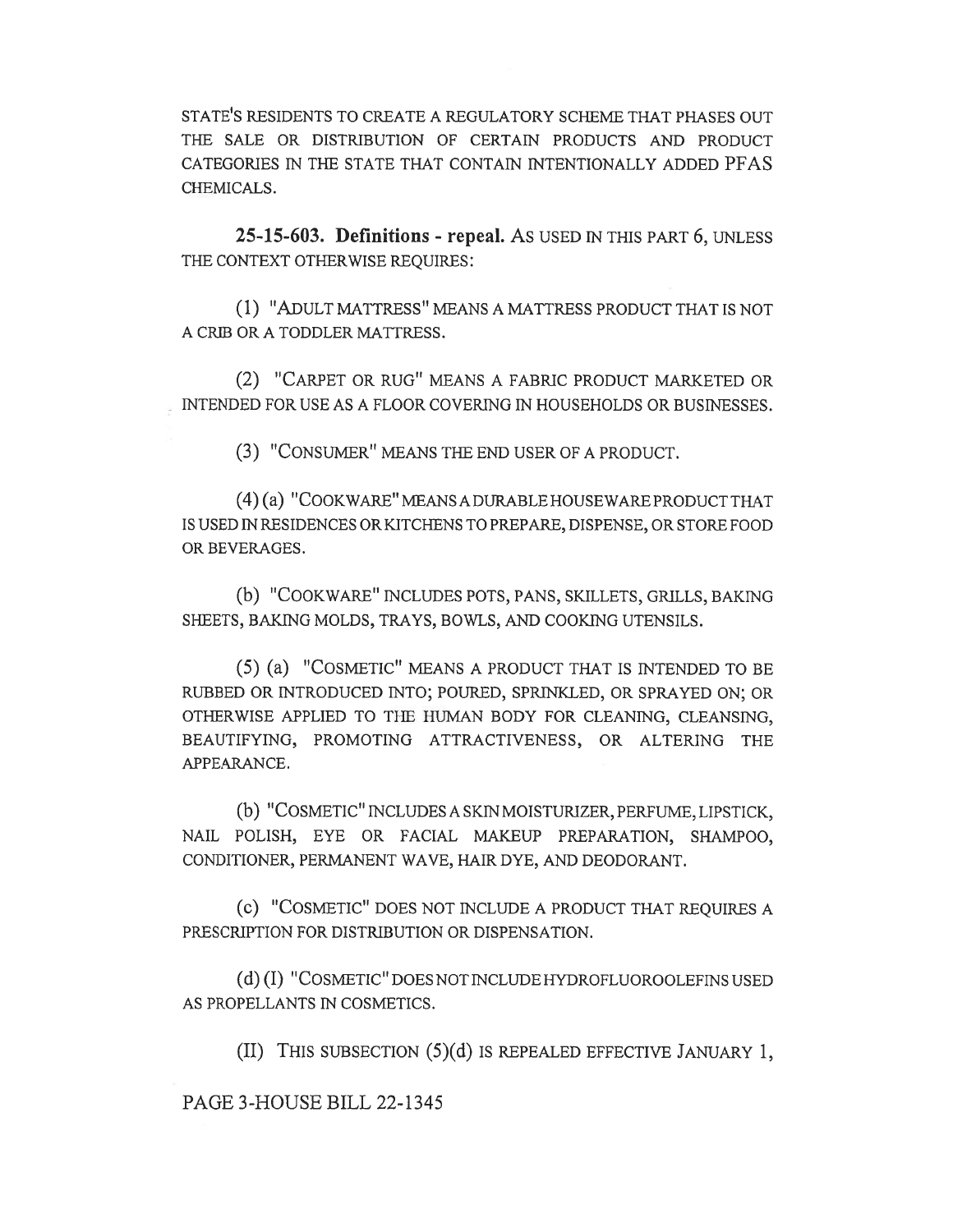2027.

(6) "DEPARTMENT" MEANS THE COLORADO DEPARTMENT OF PUBLIC HEALTH AND ENVIRONMENT.

(7) "DRILLING FLUID" MEANS A FLUID THAT IS CIRCULATED INTO THE BOREHOLE OF A WELL TO LUBRICATE AND COOL THE DRILL BIT.

(8) "EXECUTIVE DIRECTOR" MEANS THE EXECUTIVE DIRECTOR OF THE DEPARTMENT OR THE EXECUTIVE DIRECTOR'S DESIGNEE.

(9) (a) "FABRIC TREATMENT" MEANS A PRODUCT APPLIED TO FABRIC TO GIVE THE FABRIC ONE OR MORE CHARACTERISTICS, INCLUDING STAIN RESISTANCE AND WATER RESISTANCE.

(b) (I) "FABRIC TREATMENT" DOES NOT INCLUDE HYDROFLUOROOLEFINS USED AS PROPELLANTS IN FABRIC TREATMENTS.

(II) THIS SUBSECTION (9)(b) IS REPEALED EFFECTIVE JANUARY 1, 2027.

(10) "FOOD PACKAGE" OR "FOOD PACKAGING" MEANS A PACKAGE OR PACKAGING COMPONENT USED IN DIRECT CONTACT WITH FOOD AND THAT IS COMPOSED, IN SUBSTANTIAL PART, OF PAPER, PAPERBOARD, OR OTHER MATERIALS ORIGINALLY DERIVED FROM PLANT FIBERS.

(11) "HYDRAULIC FRACTURING FLUID" MEANS THE FLUID, INCLUDING THE APPLICABLE BASE FLUID AND ANY ADDITIVES, INJECTED INTO AN OIL OR GAS WELL TO PERFORM HYDRAULIC FRACTURING OPERATIONS.

(12) (a) "INTENTIONALLY ADDED PFAS CHEMICALS" MEANS PFAS CHEMICALS THAT A MANUFACTURER HAS INTENTIONALLY ADDED TO A PRODUCT AND THAT HAVE A FUNCTIONAL OR TECHNICAL EFFECT ON THE PRODUCT.

(b) "INTENTIONALLY ADDED PFAS CHEMICALS" INCLUDES PFAS CHEMICALS THAT ARE INTENTIONAL BREAKDOWN PRODUCTS OF AN ADDED CHEMICAL.

(13) (a) "JUVENILE PRODUCT" MEANS A PRODUCT DESIGNED FOR USE

PAGE 4-HOUSE BILL 22-1345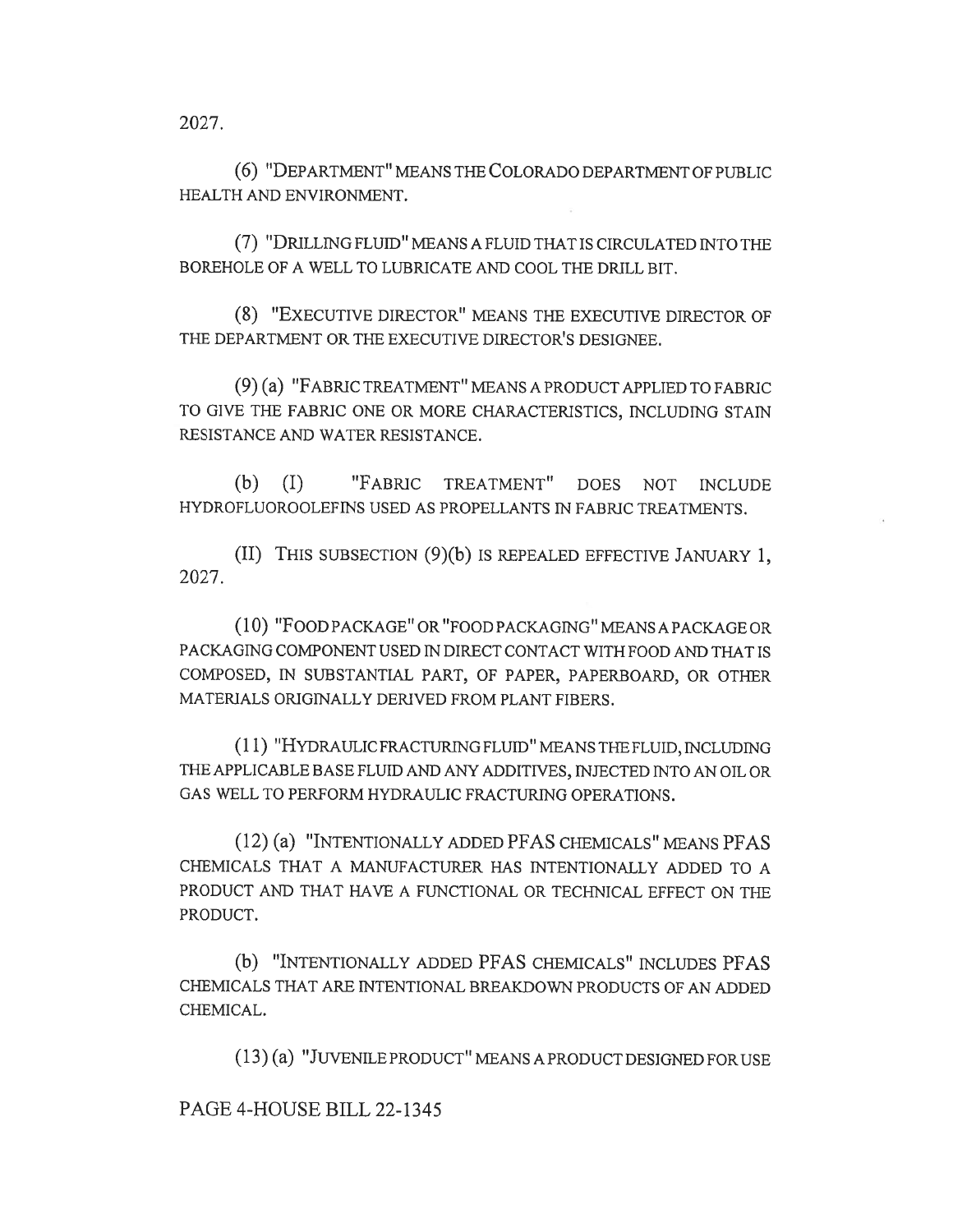(b) "JUVENILE PRODUCT" INCLUDES:

(I) BASSINETS AND OTHER BEDSIDE SLEEPERS;

(II) BOOSTER SEATS, CAR SEATS, AND OTHER CHILD RESTRAINT SYSTEMS;

(III) CHANGING PADS;

(IV) CO-SLEEPERS;

(V) CRIB OR TODDLER MATTRESSES;

(VI) FLOOR PLAY MATS;

(VII) HIGHCHAIRS AND HIGHCHAIR PADS;

(VIII) INFANT BOUNCERS;

(IX) INFANT CARRIERS;

(X) INFANT OR TODDLER FOAM PILLOWS;

(XI) INFANT SEATS;

(XII) INFANT SLEEP POSITIONERS;

(XIII) INFANT SWINGS;

(XIV) INFANT TRAVEL BEDS;

(XV) INFANT WALKERS;

(XVI) NAP COTS;

(XVII) NURSING PADS AND PILLOWS;

(XVIII) PLAY MATS;

PAGE 5-HOUSE BILL 22-1345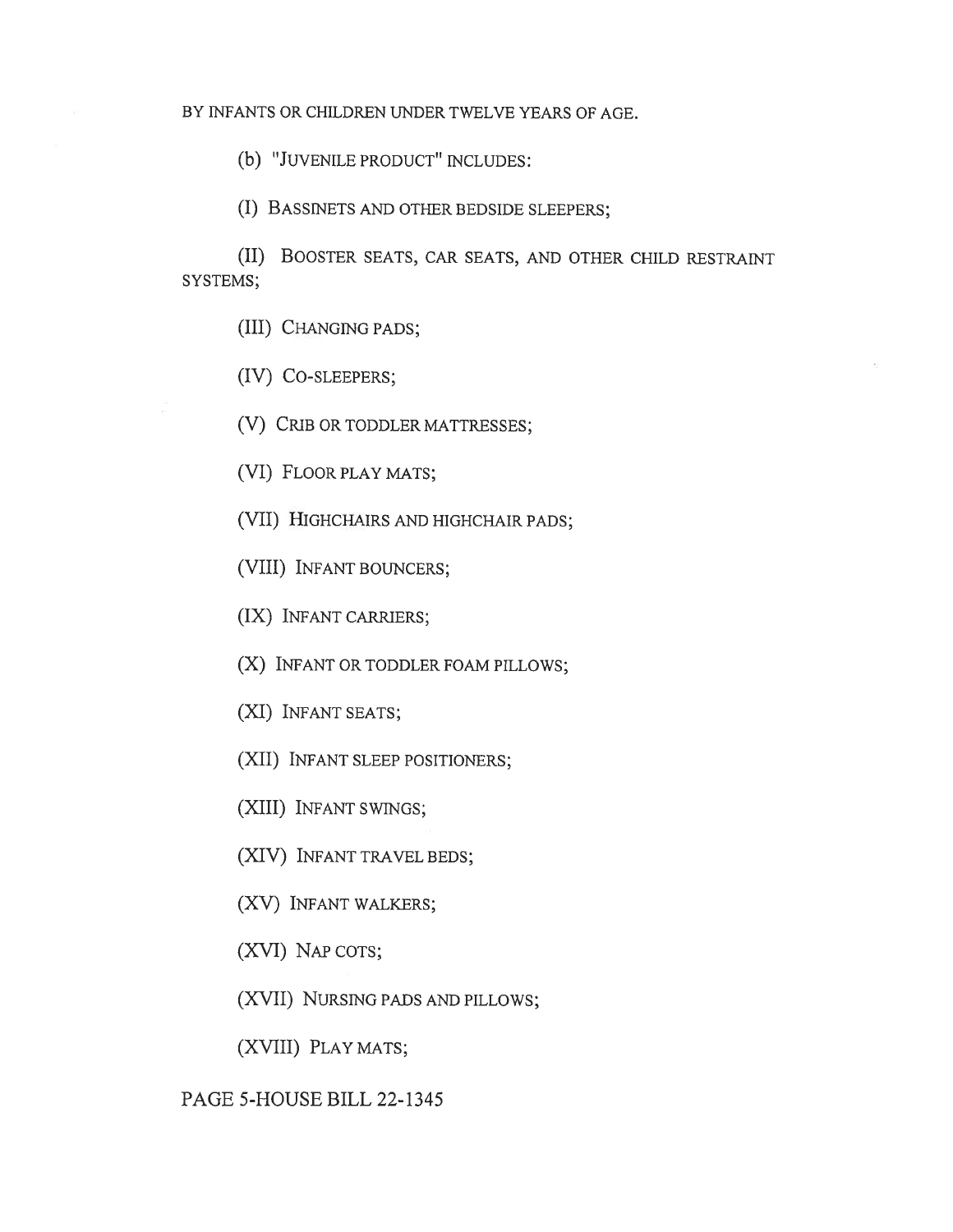(XIX) PLAYPENS;

(XX) PLAY YARDS;

(XXI) POLYURETHANE FOAM MATS, PADS, OR PILLOWS;

(XXII) PORTABLE FOAM NAP MATS;

(XXIII) PORTABLE INFANT SLEEPERS AND HOOK-ON CHAIRS;

(XXIV) SOFT-SIDED PORTABLE CRIBS; AND

(XXV) STROLLERS.

- (c) "JUVENILE PRODUCT" DOES NOT INCLUDE:
- (I) ELECTRONIC PRODUCTS, INCLUDING:
- (A) PERSONAL COMPUTERS AND ANY ASSOCIATED EQUIPMENT;
- (B) AUDIO AND VIDEO EQUIPMENT;
- (C) CALCULATORS;
- (D) WIRELESS PHONES;
- (E) GAMING CONSOLES;

(F) HANDHELD DEVICES INCORPORATING A VIDEO SCREEN; AND

(G) ANY ASSOCIATED PERIPHERAL DEVICE SUCH AS A MOUSE, KEYBOARD, POWER SUPPLY UNIT, OR POWER CORD;

(II) AN INTERNAL COMPONENT OF A JUVENILE PRODUCT THAT WOULD NOT COME INTO DIRECT CONTACT WITH A CHILD'S SKIN OR MOUTH DURING REASONABLY FORESEEABLE USE AND ABUSE OF THE PRODUCT; OR

- (III) ADULT MATTRESSES.
- (14) (a) "MANUFACTURER" MEANS THE PERSON THAT

PAGE 6-HOUSE BILL 22-1345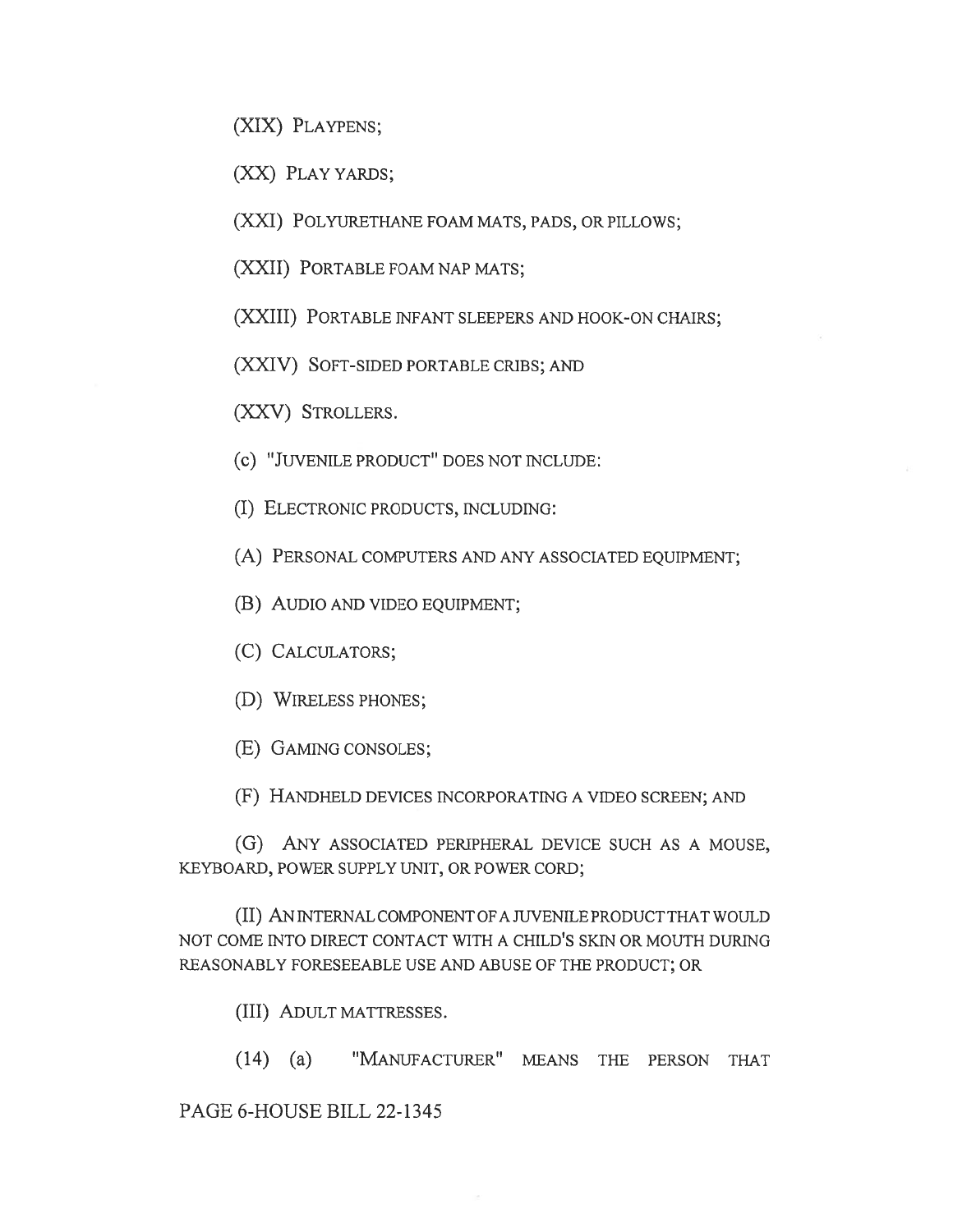MANUFACTURES OR ASSEMBLES A PRODUCT OR WHOSE BRAND NAME IS AFFIXED TO A PRODUCT.

(b) "MANUFACTURER" INCLUDES, IF A PRODUCT IS IMPORTED INTO THE UNITED STATES AND THE MANUFACTURER DOES NOT HAVE A PRESENCE IN THE UNITED STATES, THE IMPORTER OR FIRST DOMESTIC DISTRIBUTOR OF THE PRODUCT.

(15) "OIL AND GAS OPERATIONS" HAS THE MEANING SET FORTH IN SECTION 34-60-103 (6.5).

(16) "OIL AND GAS PRODUCTS" MEANS HYDRAULIC FRACTURING FLUIDS, DRILLING FLUIDS, AND PROPPANTS.

(17) "PACKAGE" MEANS MATERIAL THAT IS INTENDED OR USED TO CONTAIN, PROTECT, HANDLE, DELIVER, OR PRESENT A PRODUCT.

(18) "PACKAGING COMPONENT" MEANS AN INDIVIDUAL PART OF A PACKAGE, INCLUDING INTERIOR OR EXTERIOR BLOCKING, BRACING, CUSHIONING, WEATHERPROOFING, EXTERIOR STRAPPING, COATINGS, CLOSURES, INKS, AND LABELS.

(19) "PFAS CHEMICALS" HAS THE MEANING SET FORTH IN SECTION 25-5-1302 (7).

(20) (a) "PRODUCT" MEANS AN ITEM THAT IS MANUFACTURED, ASSEMBLED, OR OTHERWISE PREPARED FOR SALE OR DISTRIBUTION TO CONSUMERS AND THAT IS SOLD OR DISTRIBUTED FOR PERSONAL, RESIDENTIAL, COMMERCIAL, OR INDUSTRIAL USE, INCLUDING FOR USE IN MAKING OTHER PRODUCTS.

(b) "PRODUCT" INCLUDES ANY PRODUCT COMPONENTS.

(c) "PRODUCT" DOES NOT INCLUDE:

(I) DRUGS, MEDICAL DEVICES, BIOLOGICS, OR DIAGNOSTICS APPROVED OR AUTHORIZED BY THE FEDERAL FOOD AND DRUG ADMINISTRATION OR THE FEDERAL DEPARTMENT OF AGRICULTURE; OR

(II) VETERINARY PESTICIDE PRODUCTS APPROVED BY THE FEDERAL

PAGE 7-HOUSE BILL 22-1345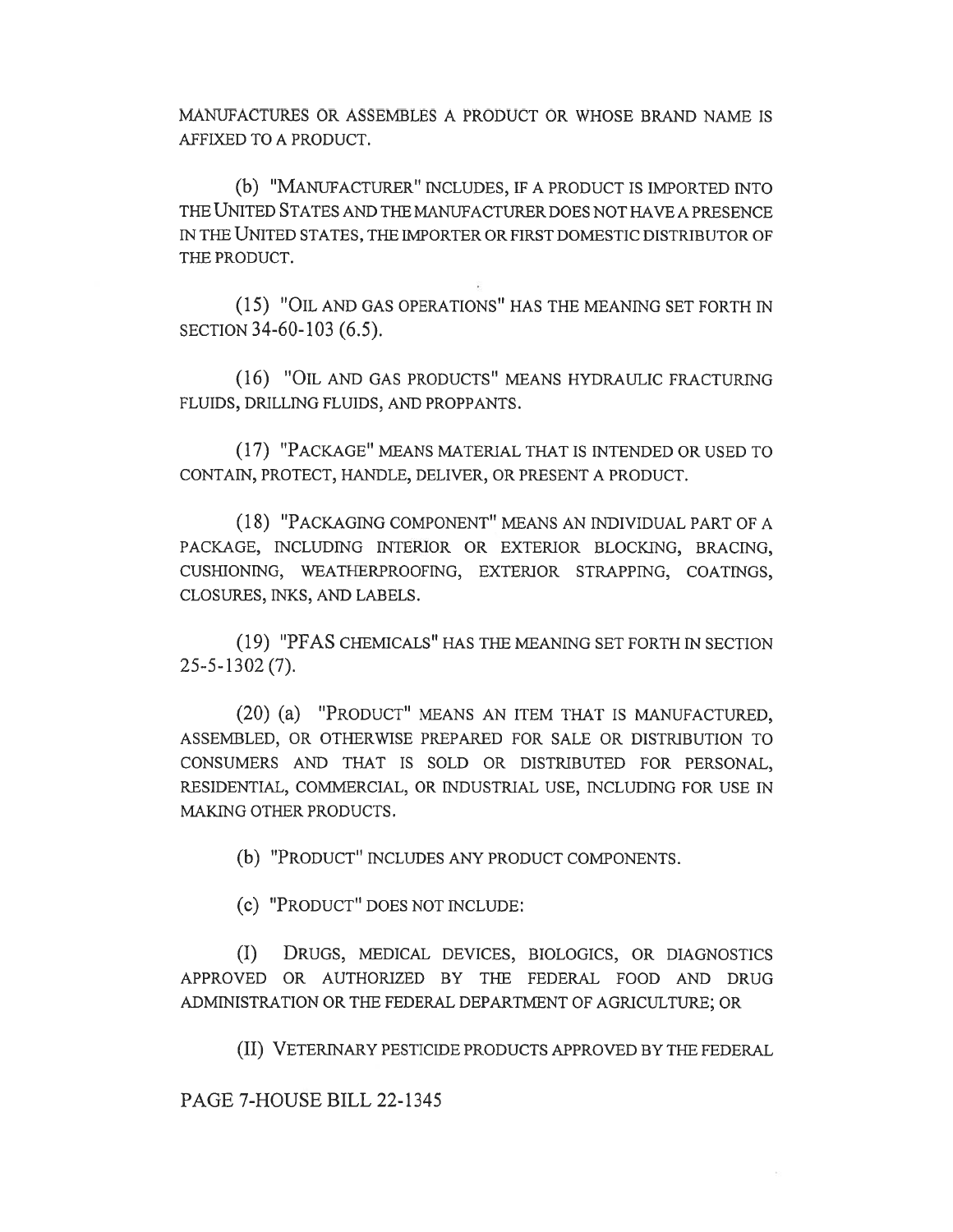ENVIRONMENTAL PROTECTION AGENCY FOR USE IN ANIMALS; OR

(III) PACKAGING USED FOR THE PRODUCTS DESCRIBED IN SUBSECTIONS  $(20)(c)(I)$  AND  $(20)(c)(II)$  OF THIS SECTION.

(d) "PRODUCT" DOES NOT INCLUDE A USED PRODUCT OFFERED FOR SALE OR RESALE.

(21) "PRODUCT CATEGORY" MEANS A CLASS OR DIVISION OF PRODUCTS THAT SHARE RELATED CHARACTERISTICS.

(22) "PRODUCT COMPONENT" MEANS AN IDENTIFIABLE COMPONENT OF A PRODUCT, REGARDLESS OF WHETHER THE MANUFACTURER OF THE PRODUCT IS THE MANUFACTURER OF THE COMPONENT.

(23) "PROPPANTS" MEANS MATERIALS THAT ARE INSERTED OR INJECTED INTO AN UNDERGROUND GEOLOGIC FORMATION DURING OIL AND GAS OPERATIONS IN ORDER TO PREVENT FRACTURES FROM CLOSING.

(24) (a) "TEXTILE" MEANS ANY PRODUCT MADE IN WHOLE OR IN PART FROM A NATURAL OR SYNTHETIC FIBER, YARN, OR FABRIC.

(b) "TEXTILE" INCLUDES LEATHER, COTTON, SILK, JUTE, HEMP, WOOL, NYLON, AND POLYESTER.

(C) "TEXTILE" DOES NOT INCLUDE TEXTILES USED IN MEDICAL, PROFESSIONAL, OR INDUSTRIAL SETTINGS.

(25) (a) "TEXTILE FURNISHINGS" MEANS TEXTILES OF A TYPE CUSTOMARILY USED IN HOUSEHOLDS AND BUSINESSES, INCLUDING DRAPERIES, FLOOR COVERINGS, FURNISHINGS, BEDDING, TOWELS, AND TABLECLOTHS.

(b) "TEXTILE FURNISHINGS" DOES NOT INCLUDE TEXTILE FURNISHINGS USED IN MEDICAL, PROFESSIONAL, OR INDUSTRIAL SETTINGS.

(26) "UPHOLSTERED FURNITURE" MEANS ANY ARTICLE OF FURNITURE THAT IS:

(a) DESIGNED FOR SITTING, RESTING, OR RECLINING; AND

PAGE 8-HOUSE BILL 22-1345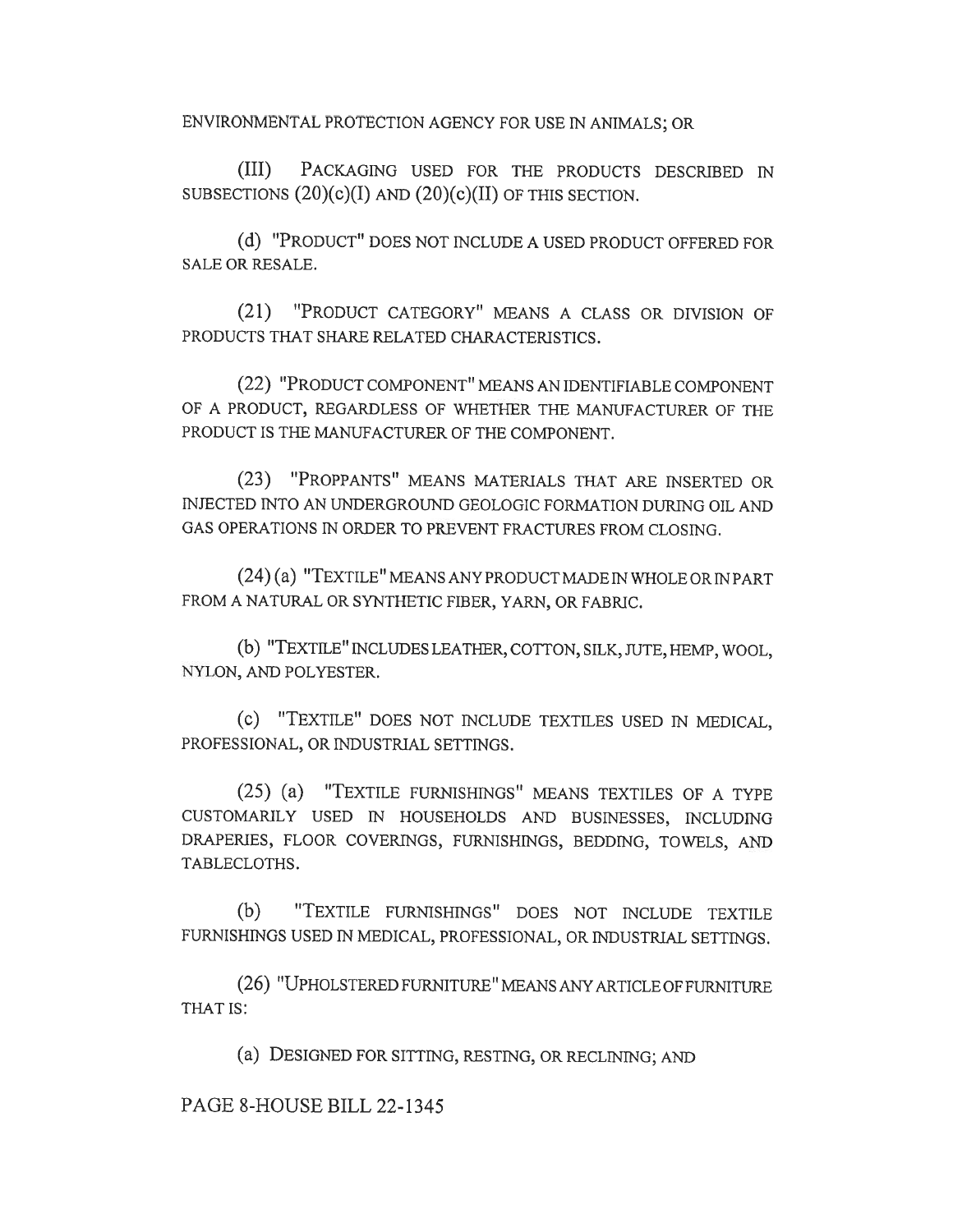(b) WHOLLY OR PARTIALLY STUFFED WITH FILLING MATERIAL.

25-15-604. Prohibition on the sale or distribution of certain consumer products that contain intentionally added PFAS chemicals - product label requirements for cookware. (1) ON AND AFTER JANUARY 1, 2024, A PERSON SHALL NOT SELL, OFFER FOR SALE, DISTRIBUTE FOR SALE, OR DISTRIBUTE FOR USE IN THE STATE ANY PRODUCT IN ANY OF THE FOLLOWING PRODUCT CATEGORIES IF THE PRODUCT CONTAINS INTENTIONALLY ADDED PFAS CHEMICALS:

(a) CARPETS OR RUGS;

(b) FABRIC TREATMENTS;

(c) FOOD PACKAGING;

- (d) JUVENILE PRODUCTS; AND
- (e) OIL AND GAS PRODUCTS.

(2) (a) ON AND AFTER JANUARY 1, 2024, A MANUFACTURER OF COOKWARE SOLD IN THE STATE THAT CONTAINS INTENTIONALLY ADDED PFAS CHEMICALS IN THE HANDLE OF THE PRODUCT OR IN ANY PRODUCT SURFACE THAT COMES INTO CONTACT WITH FOOD, FOODSTUFFS, OR BEVERAGES SHALL LIST THE PRESENCE OF PFAS CHEMICALS ON THE PRODUCT LABEL AND SHALL INCLUDE ON TIIE PRODUCT LABEL A STATEMENT, IN BOTH ENGLISH AND SPANISH, THAT READS: "FOR MORE INFORMATION ABOUT PFAS CHEMICALS IN THIS PRODUCT, VISIT" FOLLOWED BY BOTH OF THE FOLLOWING:

(I) AN INTERNET WEB SITE ADDRESS FOR A WEB PAGE THAT PROVIDES INFORMATION ABOUT WHY THE PFAS CHEMICALS ARE INTENTIONALLY ADDED; AND

(II) A QUICK RESPONSE (QR) CODE OR OTHER MACHINE-READABLE CODE, CONSISTING OF AN ARRAY OF SQUARES, USED FOR STORING AN INTERNET WEBSITE FOR A WEB PAGE THAT PROVIDES INFORMATION ABOUT WHY THE PFAS CHEMICALS ARE INTENTIONALLY ADDED.

(b) A MANUFACTURER OF COOKWARE SOLD IN THE STATE SHALL

PAGE 9-HOUSE BILL 22-1345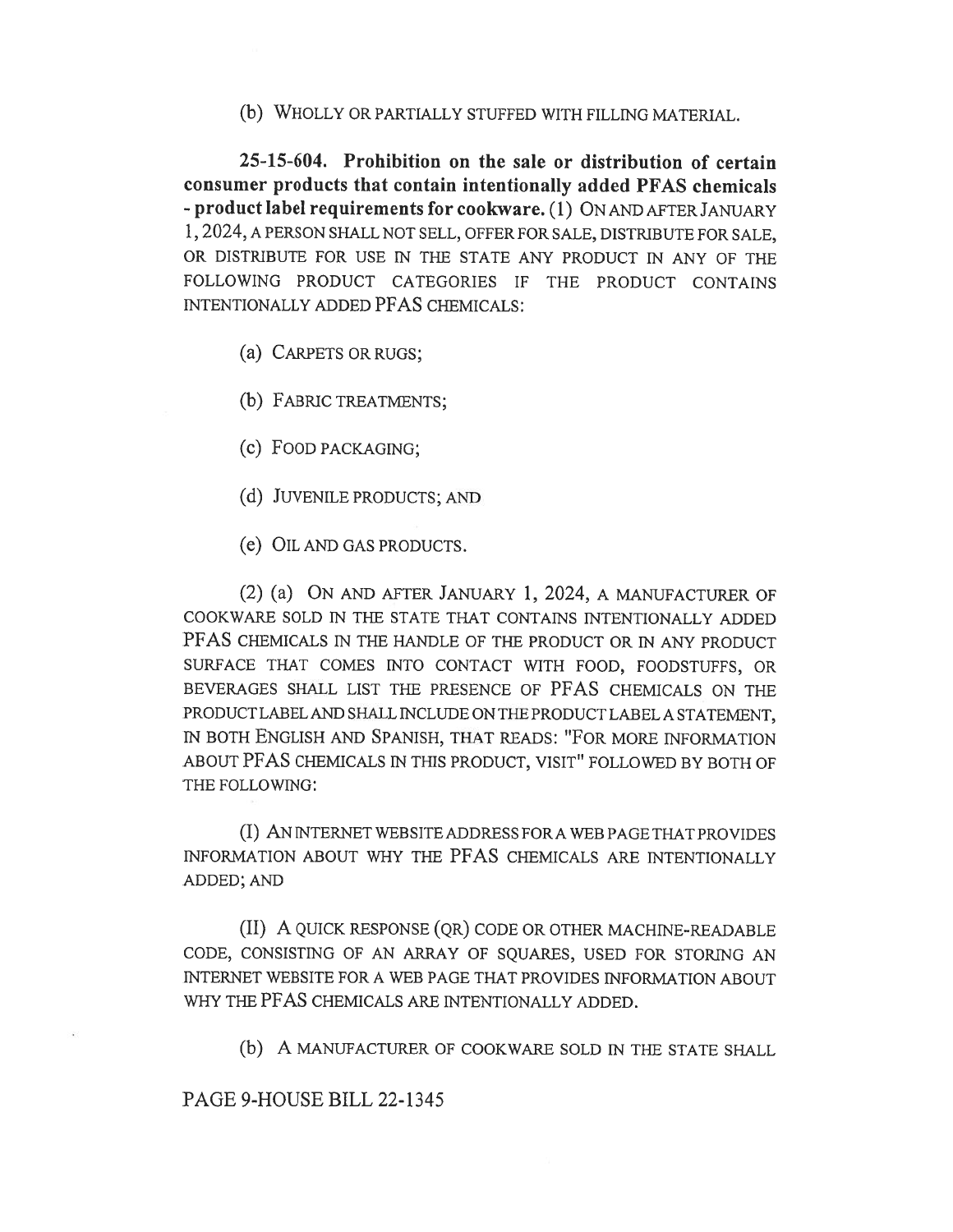ENSURE THAT THE STATEMENT REQUIRED ON THE PRODUCT LABEL BY SUBSECTION (2)(a) OF THIS SECTION IS VISIBLE AND LEGIBLE TO THE CONSUMER, INCLUDING ON THE PRODUCT LISTING FOR ONLINE SALES.

(c) COOKWARE THAT MEETS BOTH OF THE FOLLOWING REQUIREMENTS IS EXEMPT FROM THE REQUIREMENT OF THIS SUBSECTION (2):

(I) THE SURFACE AREA OF THE COOKWARE CANNOT FIT A PRODUCT LABEL OF AT LEAST TWO SQUARE INCHES; AND

(II) THE COOKWARE DOES NOT HAVE EITHER OF THE FOLLOWING:

(A) AN EXTERIOR CONTAINER OR WRAPPER ON WHICH A PRODUCT LABEL CAN APPEAR OR BE AFFIXED; AND

(B) A TAG OR OTHER ATTACHMENT WITH INFORMATION ABOUT THE PRODUCT ATTACHED TO THE COOKWARE.

(d) A MANUFACTURER OF COOKWARE SOLD IN THE STATE SHALL ENSURE THAT THE STATEMENT OTHERWISE REQUIRED ON THE PRODUCT LABEL BY SUBSECTION (2)(a) OF THIS SECTION IS INCLUDED ON THE PRODUCT LISTING FOR ONLINE SALES PURSUANT TO SUBSECTION  $(2)(b)$  OF THIS SECTION.

(e) ON AND AFTER JANUARY 1, 2024, A MANUFACTURER SHALL NOT MAKE A CLAIM, ON THE COOKWARE PACKAGE, THAT THE COOKWARE IS FREE OF ANY PFAS CHEMICALS UNLESS NO INDIVIDUAL PFAS CHEMICAL IS INTENTIONALLY ADDED TO THE COOKWARE.

(f) COOKWARE THAT CONTAINS ONE OR MORE INTENTIONALLY ADDED PFAS CHEMICALS IN THE HANDLE OF THE PRODUCT OR IN ANY PRODUCT SURFACE THAT COMES INTO CONTACT WITH FOOD, FOODSTUFFS, OR BEVERAGES SHALL NOT BE SOLD, OFFERED FOR SALE, OR DISTRIBUTED IN THE STATE UNLESS THE COOKWARE AND THE MANUFACTURER OF THE COOKWARE COMPLY WITH THIS PART 6.

(3) ON AND AFTER JANUARY 1, 2025, A PERSON SHALL NOT SELL, OFFER FOR SALE, DISTRIBUTE FOR SALE, OR DISTRIBUTE FOR USE THE FOLLOWING PRODUCTS THAT CONTAIN INTENTIONALLY ADDED PFAS CHEMICALS:

PAGE 10-HOUSE BILL 22-1345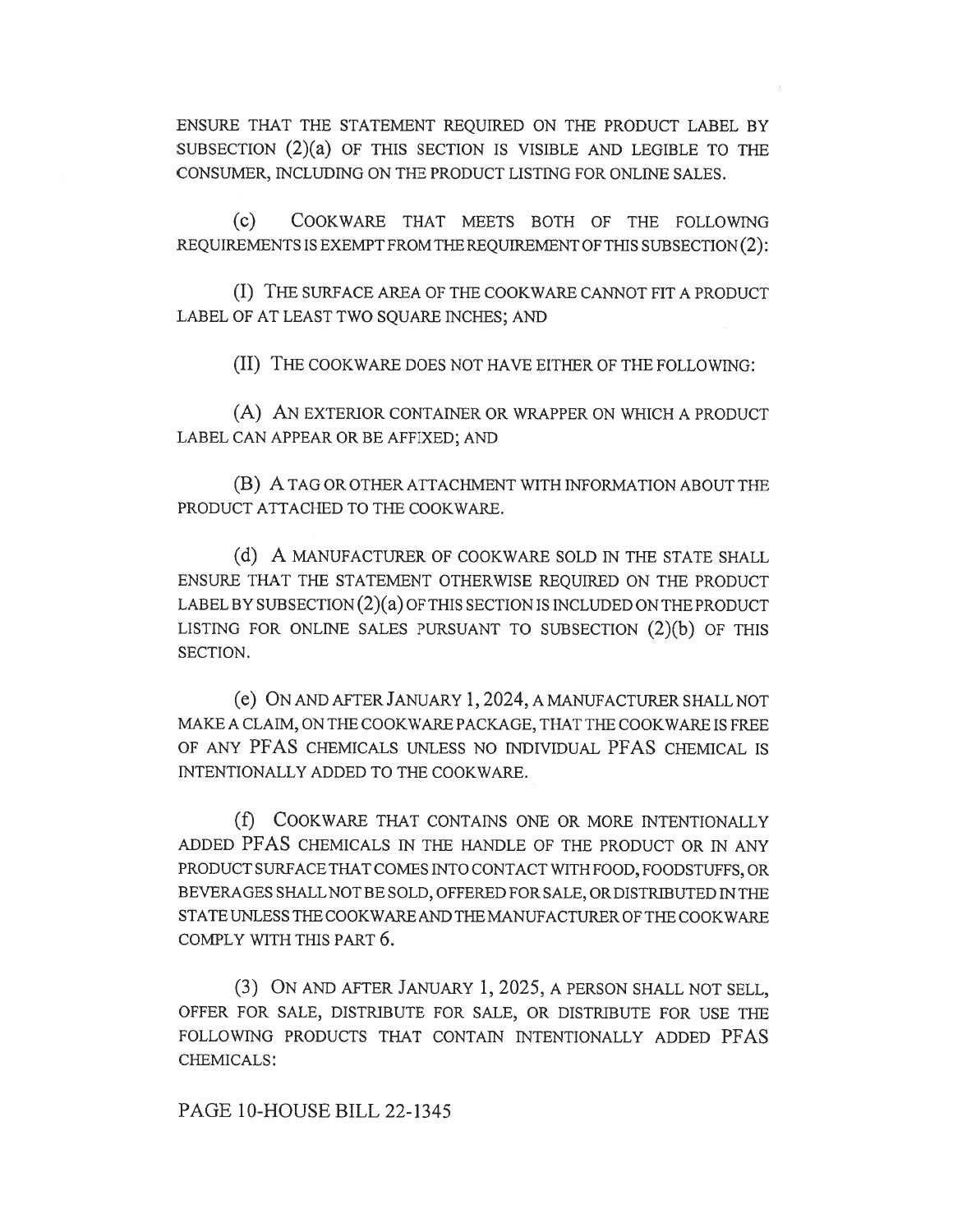(a) COSMETICS;

(b) INDOOR TEXTILE FURNISHINGS; AND

(c) INDOOR UPHOLSTERED FURNITURE.

(4) ON AND AFTER JANUARY 1, 2027, A PERSON SHALL NOT SELL, OFFER FOR SALE, DISTRIBUTE FOR SALE, OR DISTRIBUTE FOR USE THE FOLLOWING PRODUCTS THAT CONTAIN INTENTIONALLY ADDED PFAS CHEMICALS:

(a) OUTDOOR TEXTILE FURNISHINGS; AND

(b) OUTDOOR UPHOLSTERED FURNITURE.

SECTION 2. In Colorado Revised Statutes, 24-103-904, amend (1) as follows:

24-103-904. Purchasing preference for environmentally preferable products - definitions. (1) As used in this section, unless the context otherwise requires:

(a) "Environmentally preferable products" means products, INCLUDING PRODUCTS THAT DO NOT CONTAIN INTENTIONALLY ADDED PFAS CHEMICALS, that have a lesser or reduced adverse effect on human health and the environment when compared with competing products that serve the same purpose. The product comparison may consider such factors as the availability of any raw materials used in the product being purchased and the availability, use, production, safe operation, maintenance, packaging, distribution, disposal, or recyclability of the product being purchased.

(b) "INTENTIONALLY ADDED PFAS CHEMICALS" HAS THE MEANING SET FORTH IN SECTION 25-15-603 (12).

SECTION 3. In Colorado Revised Statutes, 25-5-1302, add (1.5), (3.6), (5.8), (7.5), (9), and (10) as follows:

25-5-1302. Definitions. As used in this part 13, unless the context otherwise requires:

PAGE 11-HOUSE BILL 22-1345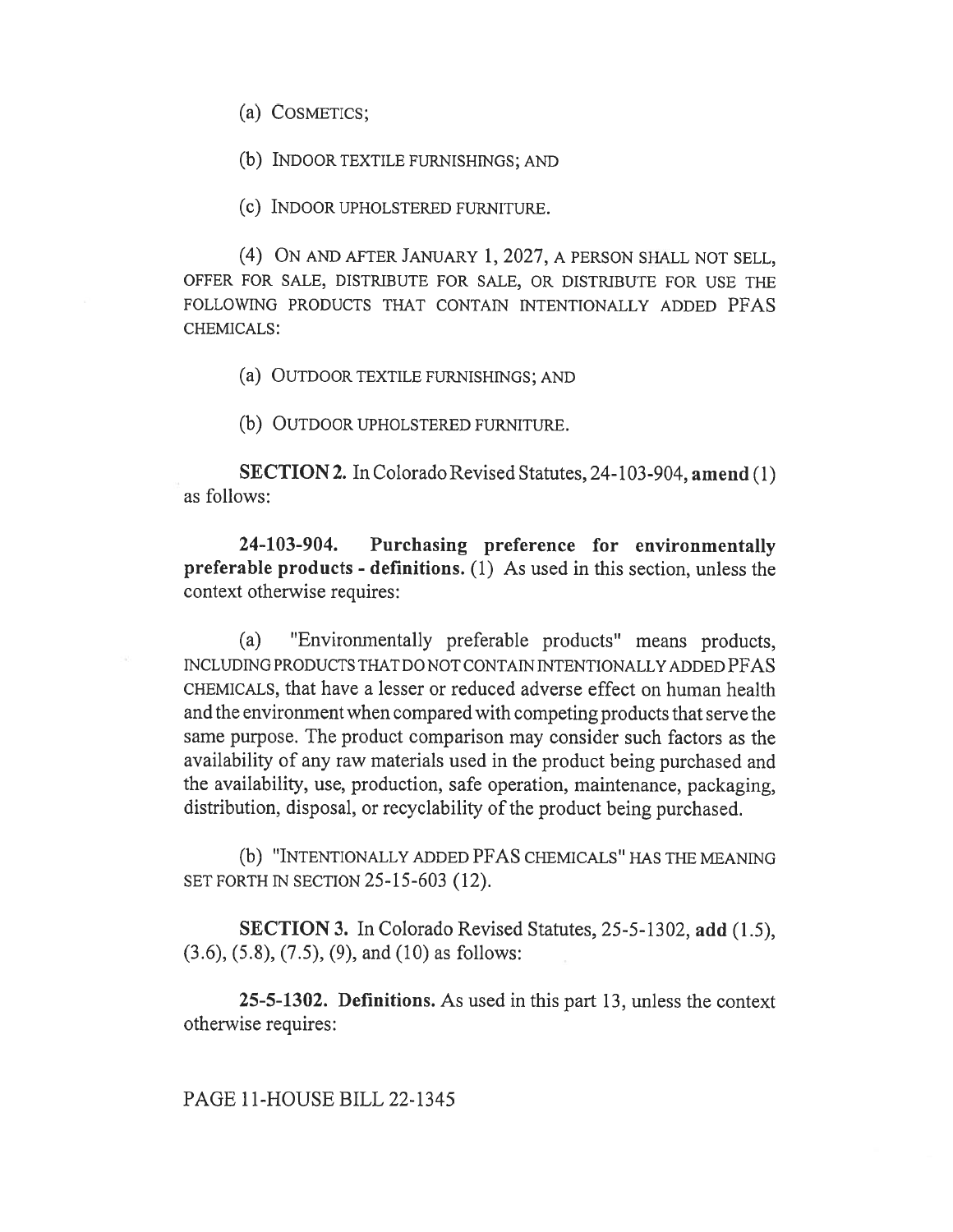(1.5) "CLASS B FIRE" MEANS A FIRE INVOLVING FLAMMABLE LIQUIDS OR GASES, INCLUDING PETROLEUM, PAINT, ALCOHOL, SOLVENT, OIL, AND TAR.

(3.6) "EXECUTIVE DIRECTOR" MEANS THE EXECUTIVE DIRECTOR OF THE DEPARTMENT OR THE EXECUTIVE DIRECTOR'S DESIGNEE.

(5.8) "INTENTIONALLY ADDED PFAS CHEMICALS" HAS THE MEANING SET FORTH IN SECTION 25-15-603 (12).

(7.5) "RELEASE" MEANS ANY SPILLING, LEAKING, PUMPING, POURING, EMPTYING, DISCHARGING, INJECTING, ESCAPING, LEACHING, DUMPING, OR DISPOSING OF A CHEMICAL INTO THE ENVIRONMENT.

(9) "TERMINAL" MEANS A FACILITY THAT ENGAGES IN THE WHOLESALE DISTRIBUTION OF CRUDE PETROLEUM AND PETROLEUM PRODUCTS, INCLUDING LIQUIFIED PETROLEUM GAS FROM BULK LIQUID STORAGE FACILITIES.

(10) "WATER QUALITY SPILLS HOTLINE" MEANS THE PHONE SYSTEM CREATED AND MAINTAINED BY THE DEPARTMENT FOR THE REPORTING OF SPILLS OR DISCHARGES INTO STATE WATERS TO THE DEPARTMENT.

SECTION 4. In Colorado Revised Statutes, add 25-5-1303.5 as follows:

25-5-1303.5. Restriction on use of certain firefighting foams. (1) BEGINNING JANUARY 1, 2024, A PERSON THAT USES CLASS B FIREFIGHTING FOAM CONTAINING INTENTIONALLY ADDED PFAS CHEMICALS SHALL:

(a) NOT ALLOW A RELEASE OF THE CLASS B FIREFIGHTING FOAM;

(b) FULLY CONTAIN THE CLASS B FIREFIGHTING FOAM BY IMPLEMENTING APPROPRIATE CONTAINMENT MEASURES, WHICH MAY INCLUDE BUNDS AND PONDS, THAT:

(I) ARE CONTROLLED;

(II) ARE IMPERVIOUS TO PFAS CHEMICALS; AND

PAGE 12-HOUSE BILL 22-1345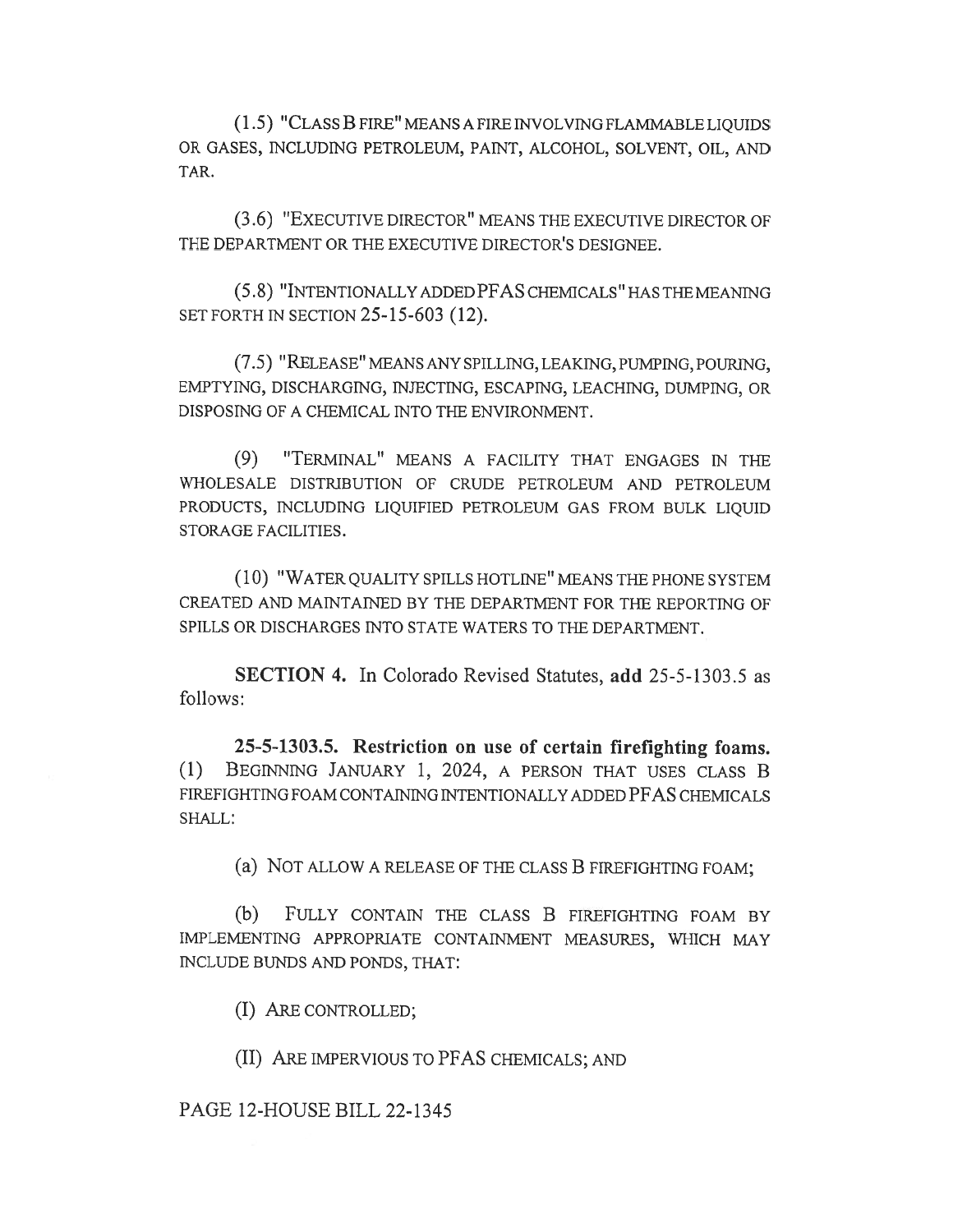(III) Do NOT ALLOW THE CLASS B FIREFIGHTING FOAM OR ANY ASSOCIATED FIREWATER, WASTEWATER, RUNOFF, OR OTHER WASTE TO BE RELEASED;

(C) SAFELY STORE ALL CLASS B FIREFIGHTING FOAM AND ANY ASSOCIATED FIREWATER, WASTEWATER, RUNOFF, AND OTHER WASTE IN A WAY THAT PREVENTS THEIR RELEASE UNTIL THE FEDERAL ENVIRONMENTAL PROTECTION AGENCY HAS PUBLISHED GUIDANCE ON THE PROPER DISPOSAL AND DESTRUCTION METHODS FOR PFAS CHEMICALS. AFTER THE FEDERAL ENVIRONMENTAL PROTECTION AGENCY HAS PUBLISHED GUIDANCE ON THE PROPER DISPOSAL AND DESTRUCTION METHODS FOR PFAS CHEMICALS, THE PERSON THAT USES THE CLASS B FIREFIGHTING FOAM CONTAINING INTENTIONALLY ADDED PFAS CHEMICALS SHALL DISPOSE OF AND DESTROY THE CLASS B FIREFIGHTING FOAM IN ACCORDANCE WITH SUCH GUIDANCE.

(d) IF THERE IS A RELEASE OF THE CLASS B FIREFIGHTING FOAM OR ANY ASSOCIATED FIREWATER, WASTEWATER, RUNOFF, OR OTHER WASTE, REPORT THE FOLLOWING INFORMATION TO THE WATER QUALITY SPILLS HOTLINE WITHIN TWENTY-FOUR HOURS AFTER ITS RELEASE:

(I) THE TRADE NAME AND PRODUCT NAME OF THE CLASS B FIREFIGHTING FOAM;

(II) THE QUANTITY OF CLASS B FIREFIGHTING FOAM USED THAT CONTAINS INTENTIONALLY ADDED PFAS CHEMICALS;

(III) THE AMOUNT AND TYPE OF PFAS CHEMICALS IN THE CLASS B FIREFIGHTING FOAM; AND

(IV) THE AMOUNT OF CLASS B FIREFIGHTING FOAM OR ANY ASSOCIATED FIREWATER, WASTEWATER, RUNOFF, AND OTHER WASTE THAT IS RELEASED; AND

(e) DOCUMENT ANY MEASURES UNDERTAKEN PURSUANT TO THE REQUIREMENTS OF THIS SECTION. IN INVESTIGATING COMPLIANCE WITH THE REQUIREMENTS OF THIS SECTION, THE ATTORNEY GENERAL MAY REQUEST THAT THE PERSON PROVIDE THE DOCUMENTATION CREATED PURSUANT TO THE REQUIREMENTS OF THIS SUBSECTION (1)(e) TO THE ATTORNEY GENERAL.

(2) BEGINNING JANUARY 1, 2024, A PERSON THAT USES CLASS B

PAGE 13-HOUSE BILL 22-1345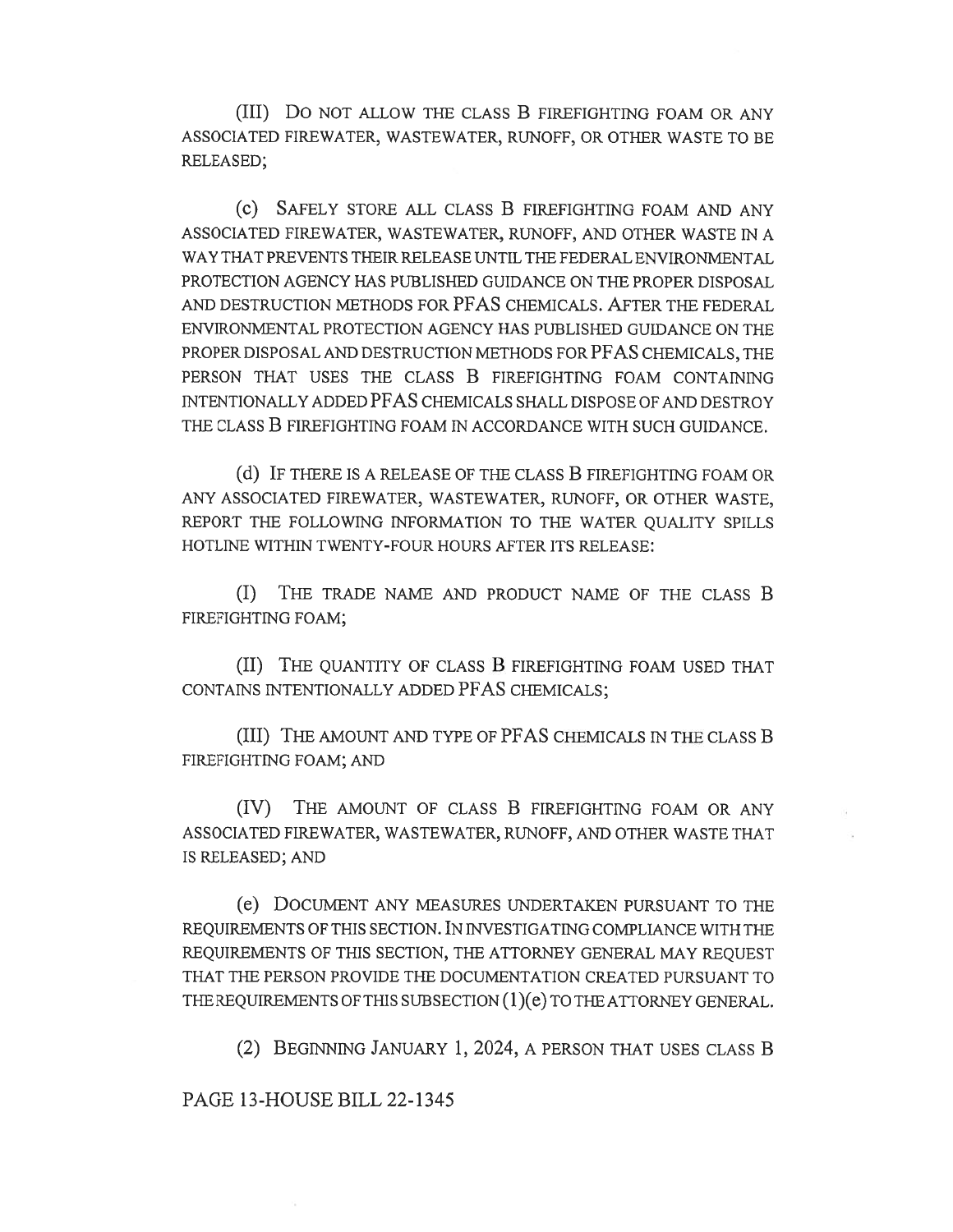FIREFIGHTING FOAM THAT CONTAINS INTENTIONALLY ADDED PFAS CHEMICALS MUST REPORT THE USE OF THE CLASS B FIREFIGHTING FOAM TO THE WATER QUALITY SPILLS HOTLINE WITHIN TWENTY-FOUR HOURS AFTER ITS USE.

(3) (a) EXCEPT AS PROVIDED IN SUBSECTION (3)(b) OF THIS SECTION, THE RESTRICTIONS AND REQUIREMENTS IN SUBSECTIONS (1) AND (2) OF THIS SECTION DO NOT APPLY TO THE USE OF CLASS B FIREFIGHTING FOAM WHERE THE INCLUSION OF PFAS CHEMICALS IS REQUIRED OR AUTHORIZED BY FEDERAL LAW, INCLUDING 14 CFR 139, OR IMPLEMENTED IN ACCORDANCE WITH FEDERAL AVIATION ADMINISTRATION GUIDANCE, OR OTHERWISE REQUIRED FOR A MILITARY PURPOSE.

(b) IF THE EXECUTIVE DIRECTOR DETERMINES BY RULE THAT THE LAWS, GUIDANCE, OR REQUIREMENTS DESCRIBED IN SUBSECTION (3)(a) OF THIS SECTION NO LONGER APPLY TO A PARTICULAR INDUSTRY OR SECTOR, THE EXECUTIVE DIRECTOR SHALL PROVIDE NOTICE ON THE DEPARTMENT'S WEBSITE OF THIS DETERMINATION AND SHALL PROMULGATE RULES PROHIBITING USERS OF CLASS B FIREFIGHTING FOAM WITHIN THAT INDUSTRY OR SECTOR FROM USING CLASS B FIREFIGHTING FOAM IN VIOLATION OF THIS SECTION, WHICH RULES SHALL APPLY NO SOONER THAN TWO YEARS AFTER THE EXECUTIVE DIRECTOR'S DETERMINATION.

SECTION 5. In Colorado Revised Statutes, amend 25-5-1307 as follows:

25-5-1307. Civil penalty. (1) A manufacturer or a person who violates the provisions of this part 13 is subject to a civil penalty not to exceed five thousand dollars for each violation in the case of a first offense. A manufacturer or a person who violates this part 13 repeatedly is subject to a civil penalty not to exceed ten thousand dollars for each repeat offense. Penalties collected under this part 13 must be deposited in the local firefighter safety and disease prevention fund created in section 24-33.5-1231.

(2) THE ATTORNEY GENERAL HAS THE AUTHORITY TO ENFORCE THIS PART 13 AND TO CONDUCT CIVIL INVESTIGATIONS AND BRING CIVIL ACTIONS FOR VIOLATIONS OF THIS PART 13.

SECTION 6. In Colorado Revised Statutes, 25-5-1309, amend (1)

PAGE 14-HOUSE BILL 22-1345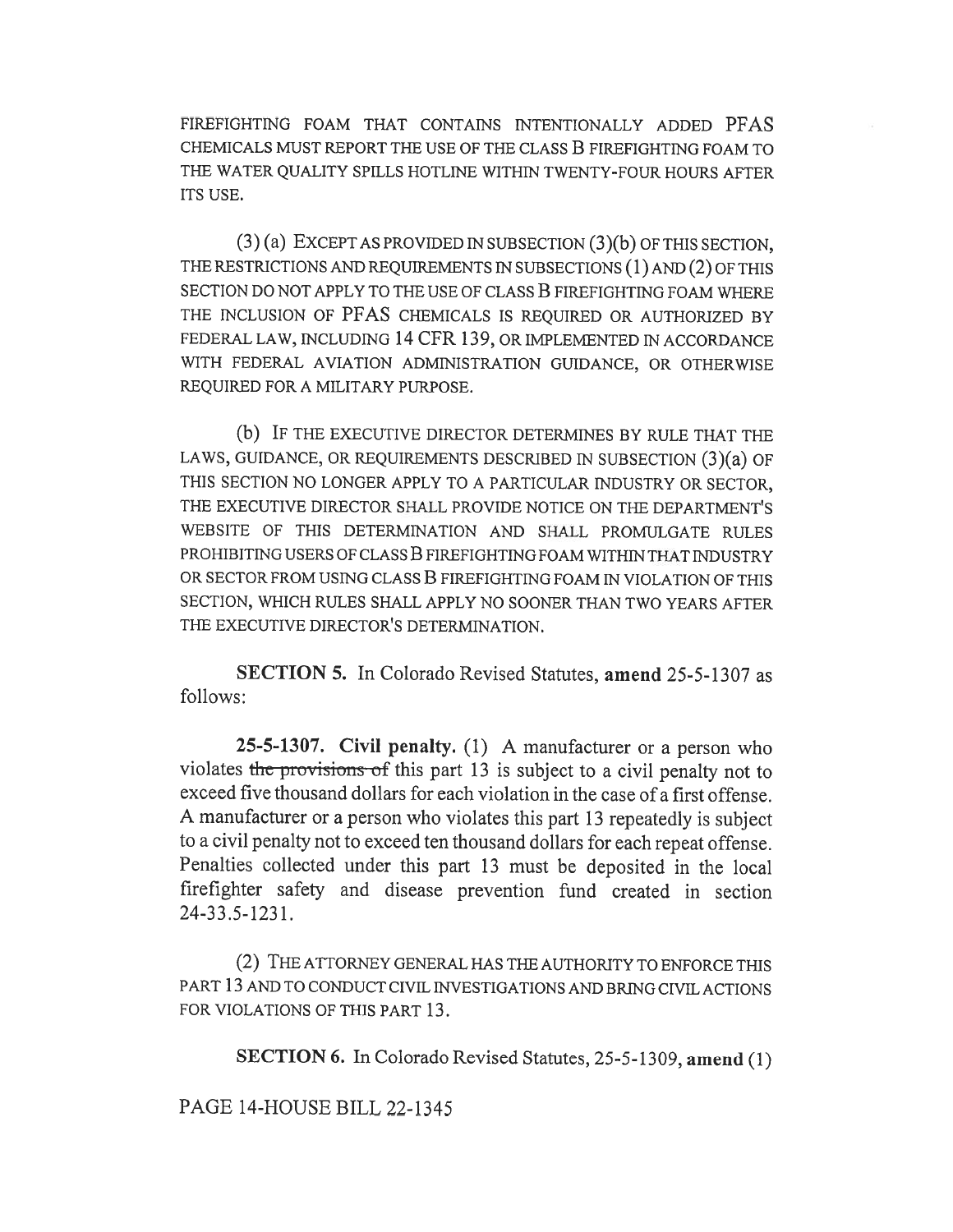introductory portion as follows:

25-5-1309. Restriction on the use of certain firefighting foam at certain airports - definitions. (1) Beginning January 1,  $2023$  2024, the use of class B firefighting foam that contains intentionally added perfluoroalkyl and polyfluoroalkyl substances shall be prohibited at structures used for the storage or maintenance of aircraft where the structure is located in an airport that:

SECTION 7. Safety clause. The general assembly hereby finds,